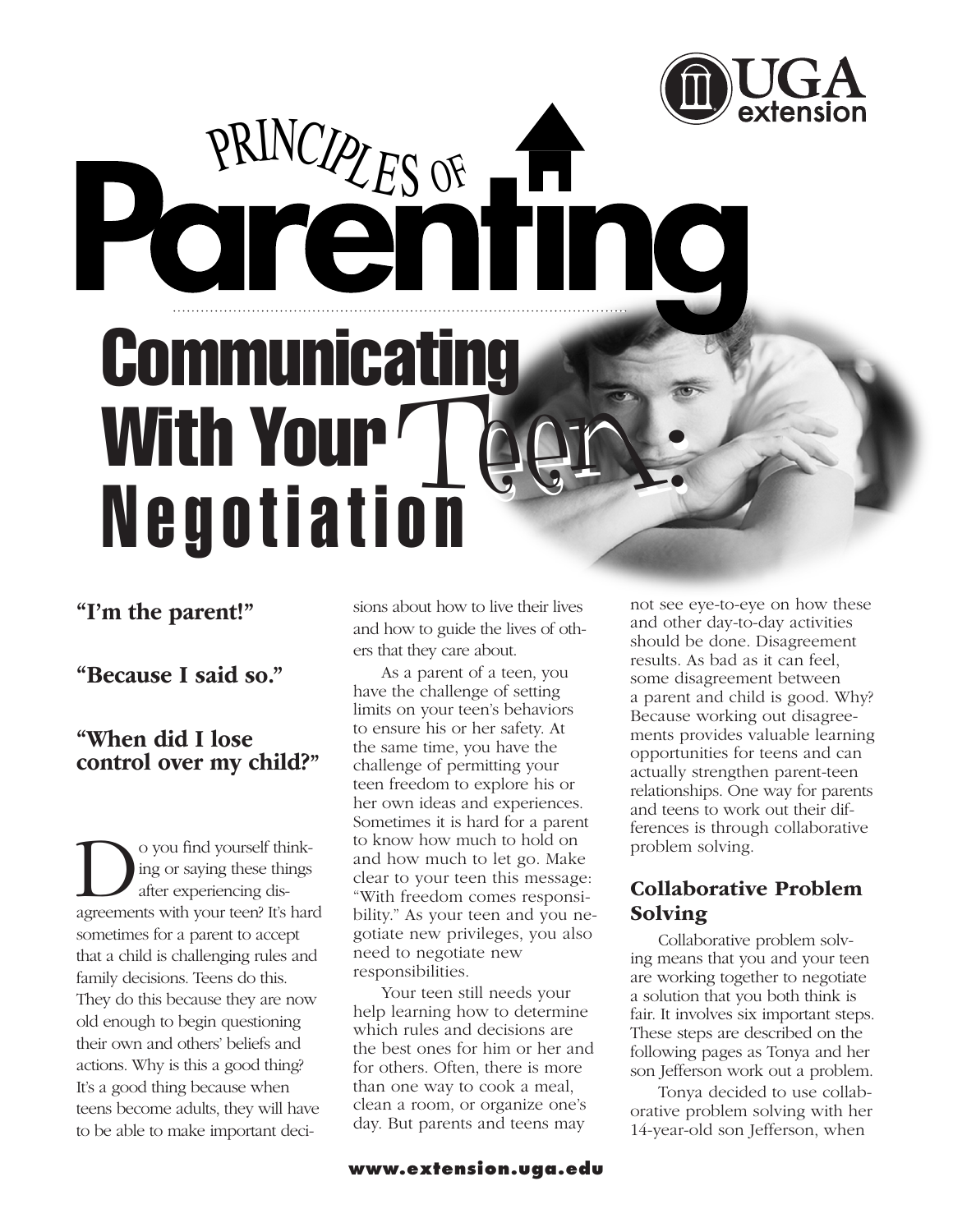it seemed that they were constantly arguing over Jefferson's recent choice of friends. Jefferson likes Kevin and Jack because they are the two toughest guys at school. Tonya is concerned about the influence of these two tough guys on her son. Lately, he has been arguing with her more, has turned down invitations to play ball from his longtime friend George, and was involved in a fight. She worries that he might see fighting as a way to impress his new buddies. Tonya has mentioned her concerns to Jefferson, and he has just laughed and told her she is worrying for nothing and that she better not tell him "who he can hang with." Tonya has decided to try a different approach to dealing with Jefferson's friend choices. She has decided to negotiate with Jefferson.

### Step 1. Establish ground rules.

These are the rules that will help you and your teen fairly work through your problem that you are negotiating. Good ground rules include the following:

- Treat each other with respect.
- Avoid name-calling, sarcasm, or put-downs.
- Listen to each other's point of view.

You can help your teen agree to the ground rules by stating up front that you want to be fair. Your teen also may have some ground rules to add to the list.

*Tonya:* I know we have different views about whom you should have as your friends. I want to have a discussion with you so we can each share how we feel about this. I want

you to understand how I feel, and I want to understand how you feel. Let's solve this together so we both think the answer we come up with is fair. Let's agree to listen to each other's point of view and talk calmly and respectfully to each other.

*Jefferson:* Okay, as long as we both get to decide.

### Step 2: Reach mutual understanding.

The next step is to take turns being understood. Each of you has the opportunity to say what you think the real problem is and how you feel about it. You also take turns "rephrasing" what you heard the other one say. Rephrasing helps in three important ways: (1) it allows you to check to see if you understood each other correctly; (2) it lets you know that the other person is paying attention and trying to understand your point of view; and (3) it allows you to rehear what you have communicated.

- *Tonya:* The way you act when you hang around Kevin and Jack really bothers me. You recently got into a fight, you have stopped hanging out with your old friends, you seem to be angry a lot, and you've been coming home late after school.
- *Jefferson:* I have the right to pick my own friends. That one fight didn't have anything to do with Kevin and Jack. If I don't want to hang out with people like George, that's up to me.

*Tonya:* So let me make sure I understand how you see things. You feel it is important that you be able to pick the friends you spend time with. You also are saying that the fight you had did not have anything to do with your new friends.

### *Jefferson nods his head.*

*Tonya:* How do I feel about it?

- *Jefferson:* You think I'm getting into trouble and looking angry now that I'm hanging out with Kevin and Jack. You would rather I didn't hang out with them, but you do want me to hang out with George.
- *Tonya:* You are right that I am bothered by your fighting and being angry a lot and that I think it might be because of your new friends. But I do not want to pick your friends for you or to make you hang out with people that you don't want to be with.

### Step 3. Brainstorm.

During this step, both of you think of as many solutions as possible. Do not worry about judging how good the solutions are yet. Just try to list as many as possible. Set a time limit of about 5 minutes to brainstorm solutions.

The following might be possible solutions:

- Tonya trusts Jefferson to pick his own friends and stops nagging him.
- Jefferson agrees to stop hanging out with Jack and Kevin.
- Tonya gets to meet Jack and Kevin.
- Jefferson agrees to hang out with Jack and Kevin in places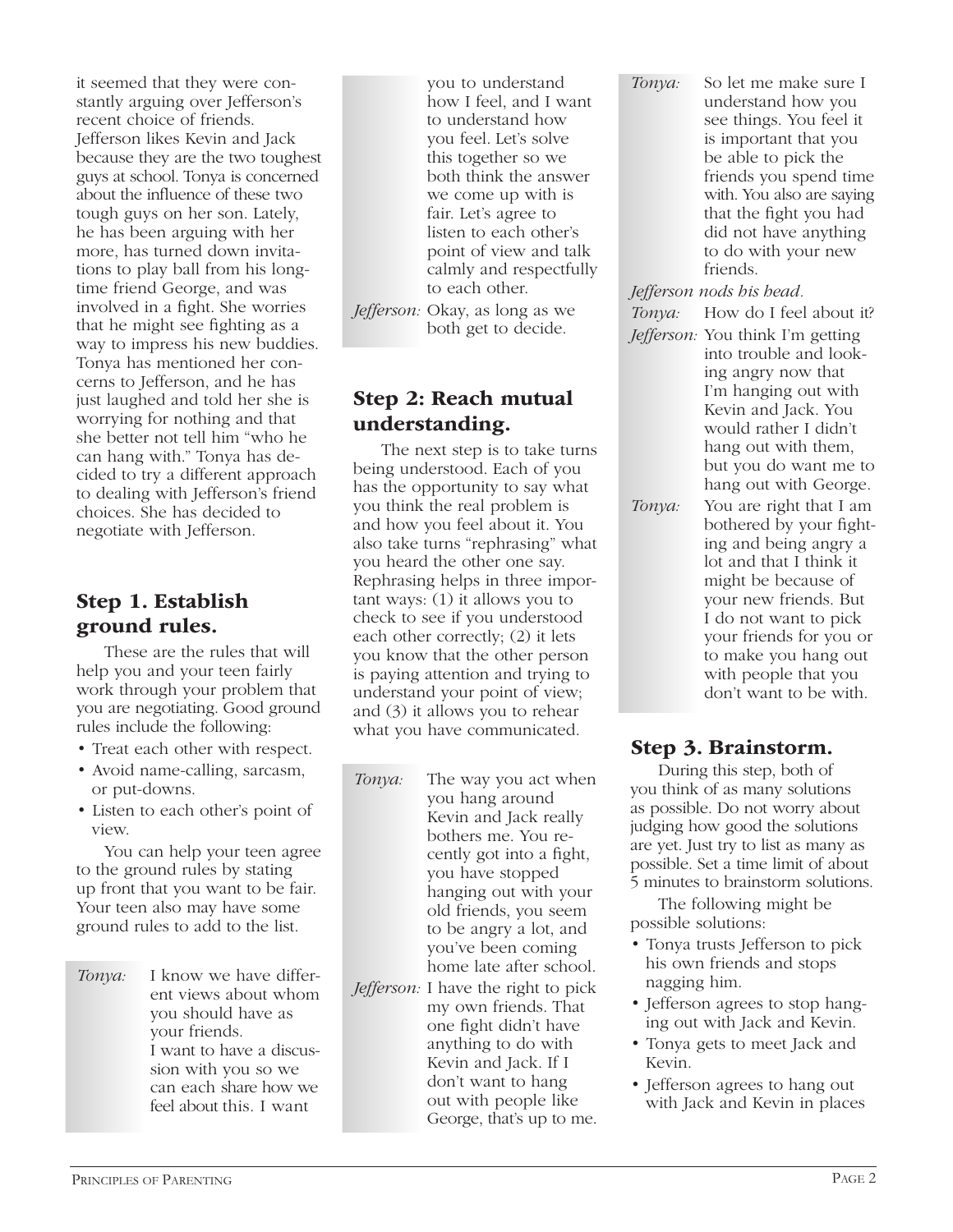where he is less likely to get into fights.

- Tonya and Jefferson decide together which people Jefferson can be friends with.
- Jefferson agrees to introduce his old friends to his new friends.
- Tonya has Jefferson switched to a different school.

### Step 4. Agree to one or more solutions.

During this stage, you and your teen select the options you like best (do not try to discuss every option). Once the favorite options are selected, see if you and your teen have selected any of the same options. See if options that you like best can be changed a little so both of you find them acceptable. It is during this stage that negotiation "give and take" will be necessary. The solution you agree to should be one that both of you find acceptable.

After some discussion, Tonya agrees to stop bugging Jefferson about Kevin and Jack if she can meet and get to know them. Jefferson agrees that he won't get into any more fights.

### Step 5. Write down your agreement.

Sometimes our memories aren't completely reliable and we forget what we agreed to do. Writing down solutions can help us remember. Make sure you write down what the teen is expected to do and what the parent is expected to do.

Jefferson agrees to bring Kevin and Jack to his house for dinner so they can meet his mother. Jefferson will not get

into any more fights and will come home in time for dinner.

Tonya agrees to permit Jefferson to choose his own friends as long as he keeps his promise to stay free of fights, to be home in time for dinner, and to let Tonya have the chance to meet his new friends.

### Step 6. Set a time for a follow-up discussion to evaluate your progress.

This final step is very important. The solution you agreed to might not work as well as you thought it would. By taking the time to discuss your progress you can decide if the solution needs to be changed.

Jefferson might have a bigger problem with fighting than Tonya originally thought. Tonya might find it too difficult to permit Jefferson to hang out with Jack and Kevin if she continues to believe they are a bad influence on her son.

Using these six steps can help you and your teen negotiate and find solutions when you strongly disagree. For additional reading on how to develop a strong relationship with your child and communicate effectively with your teen, see Extension publication HE-0608, "Principles of Parenting: Building Family Strengths," and Extension publication HE-0780, "Principles of Parenting: Communicating With Your Teen."

You also can practice your negotiation skills at times when you are not facing a serious issue, such as when you are playing games or doing activities you both enjoy:

• Plan and make a meal together, for which you have equal input about the dishes being made.

- Take a small amount of money each month (\$10 to \$20) and decide together how that money can be spent to buy one thing that both of you really want.
- Plan a day trip to a nearby area and work out a schedule of what you will do together that suits both of your interests.

For more tips on parenting teens read the following:

Steinberg, L. & Levine, A. (1997). *You and your adolescent: A parent's guide for ages 10- 20.* New York: Harper Collins Publishers.